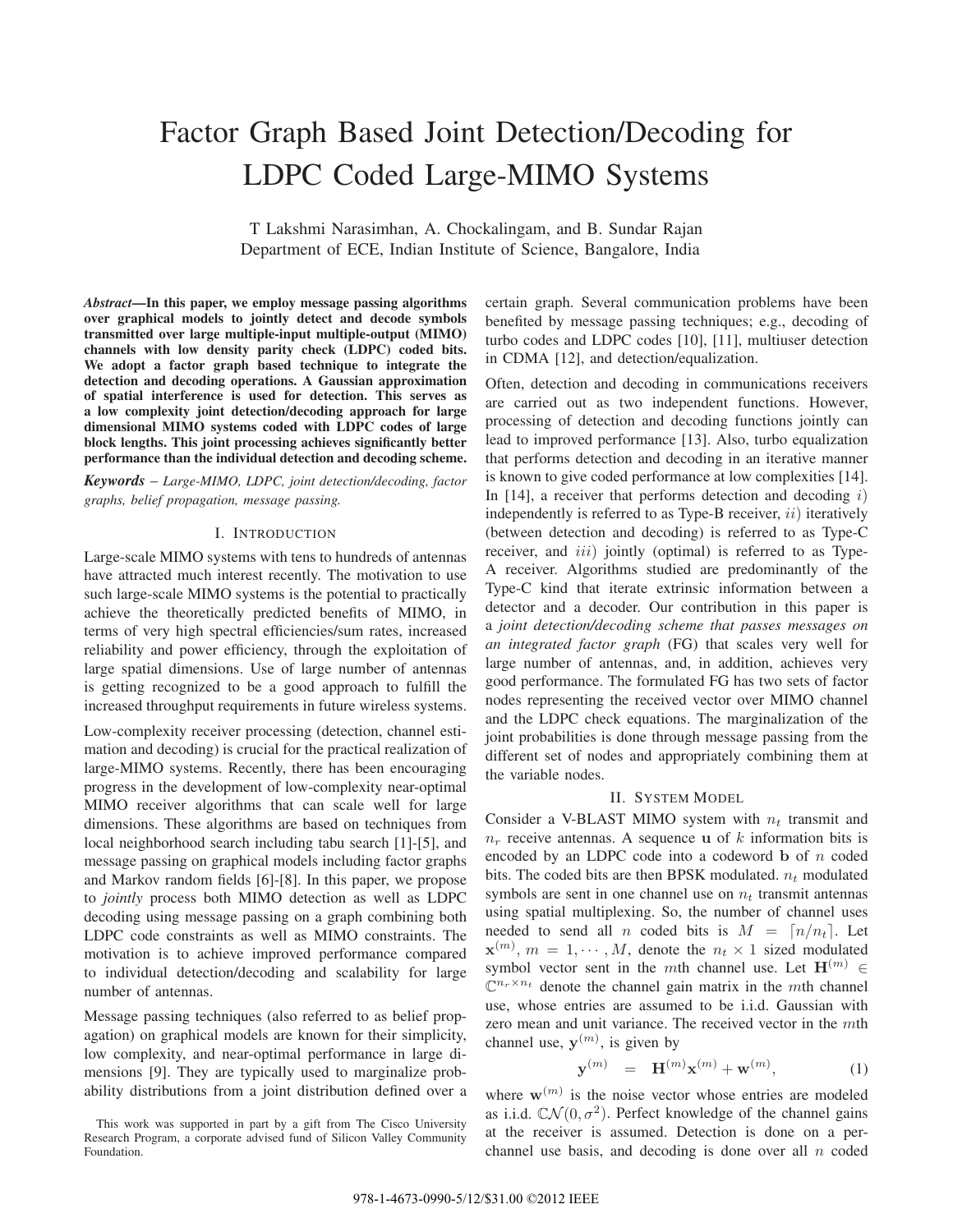bits from M channel uses. For MIMO detection, we need to compute the maximum a posteriori probability (MAP), given  $\quad \text{by} \quad p(\mathbf{x}^{(m)} \mid \mathbf{y}^{(m)}, \mathbf{H}^{(m)}) \propto p(\mathbf{y}^{(m)} \mid \mathbf{x}^{(m)}, \mathbf{H}^{(m)}) p(\mathbf{x}^{(m)}),$ whose exact computation requires exponential complexity in  $n_t$ . Here, in an attempt to achieve good performance at low complexities, we focus on *joint* processing of MIMO detection and LDPC decoding based on message passing on an integrated graphical model that defines both LDPC code constraints as well as MIMO constraints.

## III. INDIVIDUAL DETECTION AND DECODING

In this section, we present message passing algorithms that can be applied independently for MIMO detection and LDPC decoding. These preliminaries facilitate the formulation of the joint graph and message passing in Section IV.

## *A. MIMO Detection using Message Passing*

Towards describing the detection algorithm, for simplicity and convenience, we drop the channel use index  $m$  in the vectors and matrices in (1). The factor graph on which MIMO detection is performed is a bipartite graph with two sets of nodes. There are  $n_r$  observation nodes and  $n_t$  variable nodes. It is a fully connected bipartite graph, i.e., each observation node is connected to all the variable nodes. The received signal on the *i*th receive antenna,  $y_i$ , can be written as

$$
y_i = h_{il}x_l + z_{il},\tag{2}
$$

where  $x_l$  is the symbol sent on *l*th transmit antenna,  $h_{il}$  is the entry in *i*th row and *l*th column of **H** (i.e.,  $h_{il}$  is the channel gain from *l*th transmit antenna to *i*th receive antenna),  $z_{il}$  is the interference-plus-noise term given by

$$
z_{il} = \sum_{j=1, j \neq l}^{n_t} h_{ij} x_j + w_i,
$$
 (3)

and  $w_i$  is the noise variable in *i*th receive antenna. The  $z_{il}$ is approximated to have Gaussian distribution [6] with mean

$$
\mu_{il} = \sum_{j=1, j \neq l}^{n_t} h_{ij} \mathbb{E}(x_j), \tag{4}
$$

and variance

$$
\sigma_{il}^2 = \sum_{j=1, j \neq l}^{n_t} h_{ij}^2 \operatorname{var}(x_j) + \sigma^2.
$$
 (5)

The message from the *i*th observation node to the *l*th variable node is the log-likelihood ratio (LLR), given by

$$
\Lambda_{i \to l} = \ln \left( \frac{\Pr(y_i \mid \mathbf{H}, x_l = +1)}{\Pr(y_i \mid \mathbf{H}, x_l = -1)} \right)
$$

$$
= \frac{4}{\sigma_{il}^2} \Re \left( h_{il}^*(y_i - \mu_{il}) \right). \tag{6}
$$

The message from the *l*th variable node to the *i*th observation node is the probability, given by

$$
P_i(x_l = +1 \mid \mathbf{y}) = \frac{\exp(\sum_{r \neq i} \Lambda_{r \to l})}{1 + \exp(\sum_{r \neq i} \Lambda_{r \to l})}.
$$
 (7)

The messages are exchanged for a certain number of iterations. In uncoded systems, symbol decision is made as  $\hat{x}_l = \text{sgn}\left(\sum_{i=1}^{n_r} \Lambda_{i \to l}\right)$ . In coded systems,  $\Lambda_{i \to l}$ 's can be fed as soft decision inputs to the decoder. This algorithm has a per-symbol computational complexity of just  $O(n_t)$ , which scales very well for large  $n_t$ .

## *B. LDPC Decoding*

The decoding algorithm for LDPC is a message passing algorithm, which is known as the sum product algorithm (SPA). The algorithm gives the a posteriori probabilities (APP) of the coded bits. The LDPC decoder graph is described by the parity check matrix, **F**, of dimension  $n \times (n - k)$ . If **b** is a valid codeword, then  $\mathbf{b}F = 0$ . The graph over which the messages are passed is a bipartite graph, consisting of *n* variable nodes corresponding to the coded bits in a block and  $n - k$  check nodes corresponding to the check equations. The message passing algorithm can be briefly described as follows.

- *Initialization:* Initialize the variable node to check node messages  $V_{lj}$ 's,  $l = 1, \dots, n, j = 1, \dots, n - k$  with initial probabilities  $Pr(b_l = a)$ ,  $a \in \{0, 1\}$ , where  $b_l$  is the lth element in the coded bit vector **b**.
- *Step 1:* Compute check node to variable node messages  $U_{jl} = \Pr(S_j | b_l = a)$ , where  $S_j$  is the event of jth check equation being satisfied.  $U_{jl}$  is a function of all  $V_{ri}$ ,  $r \in \mathcal{N}(j) \setminus l$ , where  $\mathcal{N}(j)$  denotes the set of all variable nodes connected to check node j.
- *Step 2:* Compute  $V_{lj} \propto \Pr(b_l = a \mid S_{\mathcal{N}(l) \setminus j}, \mathbf{y}) \Pr(b_l = a \mid S_{\mathcal{N}(l)} \setminus j)$ a), where  $S_{\mathcal{N}(l)\setminus j}$  is the event that all check equations which involve bit  $b_l$  except the jth check equation are satisfied.  $V_{lj}$  is a function of all  $U_{rl}$ ,  $r \in \mathcal{N}(l) \setminus j$ .
- *Step 3:* Compute  $Pr(b_l = a \mid S, y)$ , where S is the event of all check equations being satisfied. Steps 1 and 2 are repeated until  $\mathbf{b} \mathbf{F} = \mathbf{0}$  or a certain number of iterations are completed. At the end, decisions on the bits are made based on the probabilities in Step 3.

## IV. JOINT DETECTION AND DECODING

In this section, we present a message passing algorithm to jointly detect and decode the received symbols. When jointly performing both detection and decoding operations, there is a transfer of extrinsic information from the decoder to the detector and vice versa, which results in efficient usage of information at the receiver to marginalize the joint probability of the received symbols. In a joint detection and decoding scenario, the objective is to compute

$$
Pr(\mathbf{x} | S, \mathbf{y}) \propto Pr(\mathbf{x}, S, \mathbf{y})
$$
  
= Pr(S | \mathbf{x}) Pr(\mathbf{y} | \mathbf{x}) Pr(\mathbf{x}), (8)

where

$$
\Pr(S \mid \mathbf{x}) = \prod_{j=1}^{n-k} \Pr(S_j \mid \mathbf{x}).\tag{9}
$$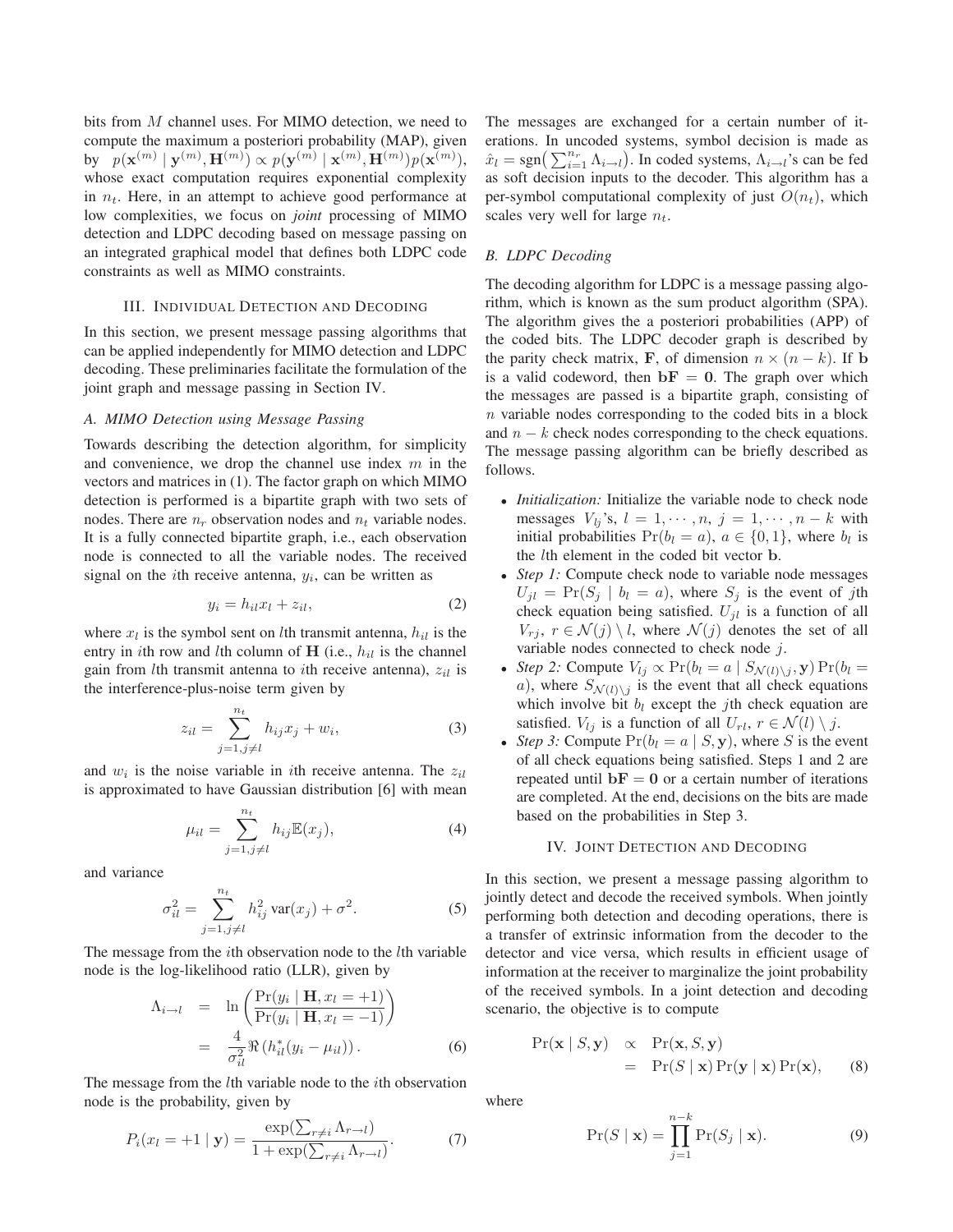

Fig. 1. Illustration of the joint graph with observation nodes  $y_i$ 's, variable nodes  $x_l$ 's, and check nodes  $x_j$ 's.

Hence, we formulate a graph whose joint probability factorizes according to the above equation, and that upon marginalization gives the probability of the received symbols.

The constructed graph consists of three sets of nodes, namely, variable nodes set, observation nodes set, and check nodes set. There are  $Mn_r$  observation nodes corresponding to the received vectors,  $Mn_t = n$  variable nodes corresponding to the transmitted coded symbol vectors over  $M$  channel uses, and  $n-k$  check nodes corresponding to the check equations of the LDPC code. Figures 1, 2, and 3 illustrate the joint graph and the messages passed over it.



Fig. 2. Messages passed to variable node *xl*.



Fig. 3. Messages passed from variable node *xl*.

The messages passed over the graph are i)  $P_{li}$ : message from variable node  $x_l$  to observation node  $y_i$ ,  $ii)$   $Q_{lj}$ : message from variable node  $x_l$  to check node  $c_j$ , iii)  $R_{jl}$ : message from check node  $c_i$  to variable node  $x_l$ , and iv)  $\Lambda_{il}$ : message from observation node  $y_i$  to variable node  $x_l$ , where  $l =$  $1, \dots, n, i = 1, \dots, M_{n_r}, j = 1, \dots, n-k, m = 1, \dots, M,$ and *n* is chosen such that  $n = Mn_t$ . It can be observed that  $m = \lceil \frac{i}{n_r} \rceil = \lceil \frac{l}{n_t} \rceil$ .  $\Lambda_{il}$  is computed as in (6) with only the corresponding  $\mathbf{H}^{(m)}$  and  $\mathbf{x}^{(m)}$ . Thus,  $\Lambda_{il}$  is a function of all  $P_{ri}$ , where  $r \in \{l' \mid \lceil \frac{l'}{n_t} \rceil = m\} \setminus l$ . The various message are given by

$$
R_{jl} = \ln \left( \frac{\Pr(S_j \mid x_l = +1)}{\Pr(S_j \mid x_l = -1)} \right)
$$
  
= 
$$
\ln \left( \frac{1 + \prod_{r \in \mathcal{N}_v(j) \setminus l} (1 - 2 \Pr(b_r = 1))}{1 - \prod_{r \in \mathcal{N}_v(j) \setminus l} (1 - 2 \Pr(b_r = 1))} \right), (10)
$$

$$
P_{li} = \Pr(x_l = +1 \mid \mathbf{y}_{\mathcal{N}_o(l)\backslash i}, S_{\mathcal{N}_c(l)})
$$
  
= 
$$
\frac{\exp(\sum_{r \in \mathcal{N}_o(l)\backslash i} \Lambda_{rl} + \sum_{r \in \mathcal{N}_c(l)} R_{rl})}{1 + \exp(\sum_{r \in \mathcal{N}_o(l)\backslash i} \Lambda_{rl} + \sum_{r \in \mathcal{N}_c(l)} R_{rl})},
$$
(11)

$$
Q_{lj} = \ln \left( \frac{\Pr(x_l = +1 \mid \mathbf{y}_{\mathcal{N}_o(l)}, S_{\mathcal{N}_c(l)\setminus j})}{\Pr(x_l = -1 \mid \mathbf{y}_{\mathcal{N}_o(l)}, S_{\mathcal{N}_c(l)\setminus j})} \right)
$$
  
= 
$$
\sum_{r \in \mathcal{N}_o(l)} \Lambda_{rl} + \sum_{r \in \mathcal{N}_c(l)\setminus j} R_{rl}, \tag{12}
$$

where  $\mathcal{N}_c(l)$  is the set of check nodes connected to  $x_l$ ,  $\mathcal{N}_v(j)$  is the set of variable nodes connected to  $c_i$  and  $\mathcal{N}_o(l)$  is the set of observation nodes connected to  $x_l$ ,  $\mathcal{N}_o(l) = \{i' \mid \lceil \frac{i'}{n_r} \rceil = m\}$ . In typical LDPC decoding, the computation of  $R_{jl}$  is simplified by the use of tanh(.) function. The messages  $P_{li}$  and  $Q_{lj}$  are computed as given by (8) and only the extrinsic information from one set of nodes being passed to the other. The LLR or the beliefs of the symbols at the end of an iteration is given by

$$
L_l = \sum_{i \in \mathcal{N}_o(l)} \Lambda_{il} + \sum_{j \in \mathcal{N}_c(l)} R_{jl}.
$$
 (13)

The iterations are continued till  $\mathbf{b} \mathbf{F} = \mathbf{0}$  or a certain number of iterations are completed, upon which bit decisions are made using the final LLRs. The convergence of the algorithm can be improved by damping of beliefs, where, in each iteration, the beliefs are taken to be a weighted average of the beliefs in the previous and current iterations [15].

## *A. Scheduling of messages*

Scheduling (i.e., the order of computation and message passing at each node) can affect the convergence of the joint detection/decoding algorithm. We consider three possible methods of scheduling the messages.

*1. Flooding :* This is the simplest scheduling scheme. As the name suggests the messages are flooded from each node sets as described above and as shown in Figs. 2 and 3. The flooding scheme requires the least number of computations.

*2. Selective schedule :* In this scheme, for every set of messages passed between the observation nodes and the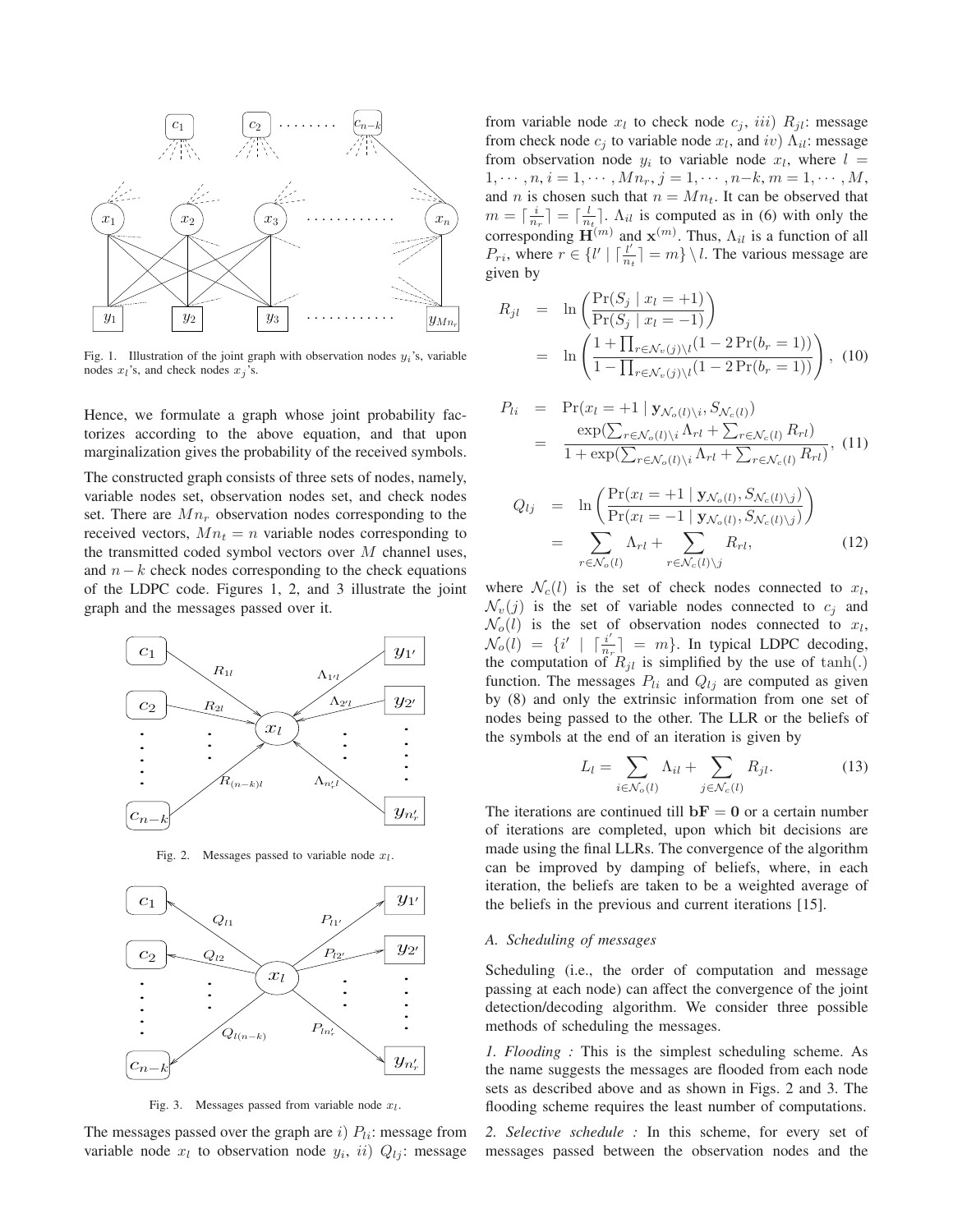variable nodes ( $\Lambda_{il}$ 's and  $P_{li}$ 's), multiple set of messages are passed between the check nodes and the variable nodes  $(R_{jl}$ 's and  $Q_{lj}$ 's) [16]. Thus, the messages that help in error correction are computed multiple times in one iteration.

*3. Delay optimal schedule:* For the above two schemes described, the detection/decoding procedure starts only after M channel uses. Hence the detection/decoding happens only after a delay of  $M - 1$  channel uses. In the delay optimal scheme, we start the message passing as soon as the reception starts. After the mth channel use, the observation nodes,  $y_1, y_2, \dots, y_{mn_r}$  are initialized with  $\mathbf{y}^1, \mathbf{y}^2, \dots, \mathbf{y}^m$  and the messages are computed as before. After every channel use, the observation nodes are updated with the new set of received symbols and the previously computed messages. Since the detection/decoding starts from  $m = 1$  channel use, the delay is minimal in this scheme. As M increases, the number of computations performed in this scheme increases.

#### V. RESULTS AND DISCUSSIONS

We evaluated the coded bit error rate (BER) performance of the joint message passing algorithm for detection/decoding presented in the previous section through simulations. The average received SNR is  $\gamma = \frac{n_t E_s}{\sigma^2}$ , where  $E_s$  is the average symbol energy. The simulations are performed for V-BLAST MIMO configuration. Figure 4 shows the coded BER performance in  $64 \times 64$  V-BLAST MIMO system with an LDPC code of  $n = 2640$  and rate 1/2. In addition to the performance of joint detection/decoding, for comparison purposes, we have plotted the performance of the LDPC coded system with individual detection and decoding (i.e., Type-B receiver), and iterative detection and decoding (i.e., Type-C receiver, also called as the turbo equalizer). For Type-B receiver, the number of local iterations in detection and decoding, respectively, are 5 and 10. For Type-C receiver, the number of local iterations in detection and decoding, respectively, are 1 and 10, with 2 global (turbo) iterations between detection and decoding. For the detection/decoding, the number of iterations is 10 and the flooding schedule is used. Belief damping with a damping factor of 0.2 is used.

From Fig. 4, we observe that the turbo equalizer and the joint detection/decoding perform significantly better than the individual detection/decoding scheme. Also, the joint detection/decoding performance is better than the turbo equalizer. Fig. 6 shows the performance of the joint message passing algorithm for different LDPC code rates with block length  $n = 4000$ . As expected, the performance improves as the LDPC code rate decreases. Finally, in Fig. 7, we plot the average SNR required to achieve a coded BER of  $10^{-4}$  in V-BLAST MIMO, with an LDPC code of length  $n = 4000$ and rate 1/2, employing the joint detection and decoding for different number of antennas  $(n_t = n_r)$ . We see that the performance gets increasingly closer to the unfaded AWGN performance for increasing  $n_t = n_r$ . All the above simulation results highlight the attractiveness of the joint message passing approach in terms of both scalability for



Fig. 4. Coded BER performance of joint message passing based detection/decoding in 64 *×* 64 V-BLAST MIMO system with LDPC code block size,  $n = 2640$  bits.

large  $n_t$  as well as good performance.

The total complexity of the factor graph based detection scheme is  $O(n_t n_r)$  for both the computation of the messages at observation nodes and at variable nodes [6]. The complexity of the LDPC decoding algorithm requires  $O(cn)$  additions for variable node messages and  $O(r(n-k))$  multiplications for check node messages, where  $c$  and  $r$  are the column and row weights of the parity check matrix, respectively. The joint message passing algorithm requires the same complexity for the computation of messages at observation nodes and check nodes. The complexity of variable node messages computation is  $O(n_tM(n_rM+c))$ . This clearly is a reduction over the total complexity of individual and iterative type detection/decoding.

The three scheduling schemes considered are found to have similar performance and complexity. From Fig. 8, we observe that the selective scheduling scheme converges relatively faster than the flooding schedule in  $64 \times 64$  V-BLAST MIMO with an LDPC code of  $n = 4000$  and rate 1/2, at 3 dB SNR.

#### VI. CONCLUSIONS

We considered LDPC coded large-MIMO systems with tens of antennas, and applied ideas of message passing to achieve good detection and decoding performance at low complexities. In particular, we formulate a factor graph over which detection and decoding were performed jointly. The presented joint message passing scheme can be extended to remove the effects of spatial interference as well as inter-symbol interference (ISI) in large dimension MIMO-ISI channels with severe delay spreads.

#### **REFERENCES**

[1] K. V. Vardhan, S. K. Mohammed, A. Chockalingam, B. S. Rajan, "A low-complexity detector for large MIMO systems and multicarrier CDMA systems," *IEEE JSAC Spl. Iss. on Multiuser Detection for Adv. Commun. Sys. and Net.*, vol. 26, no.3, pp. 473-485, April 2008.